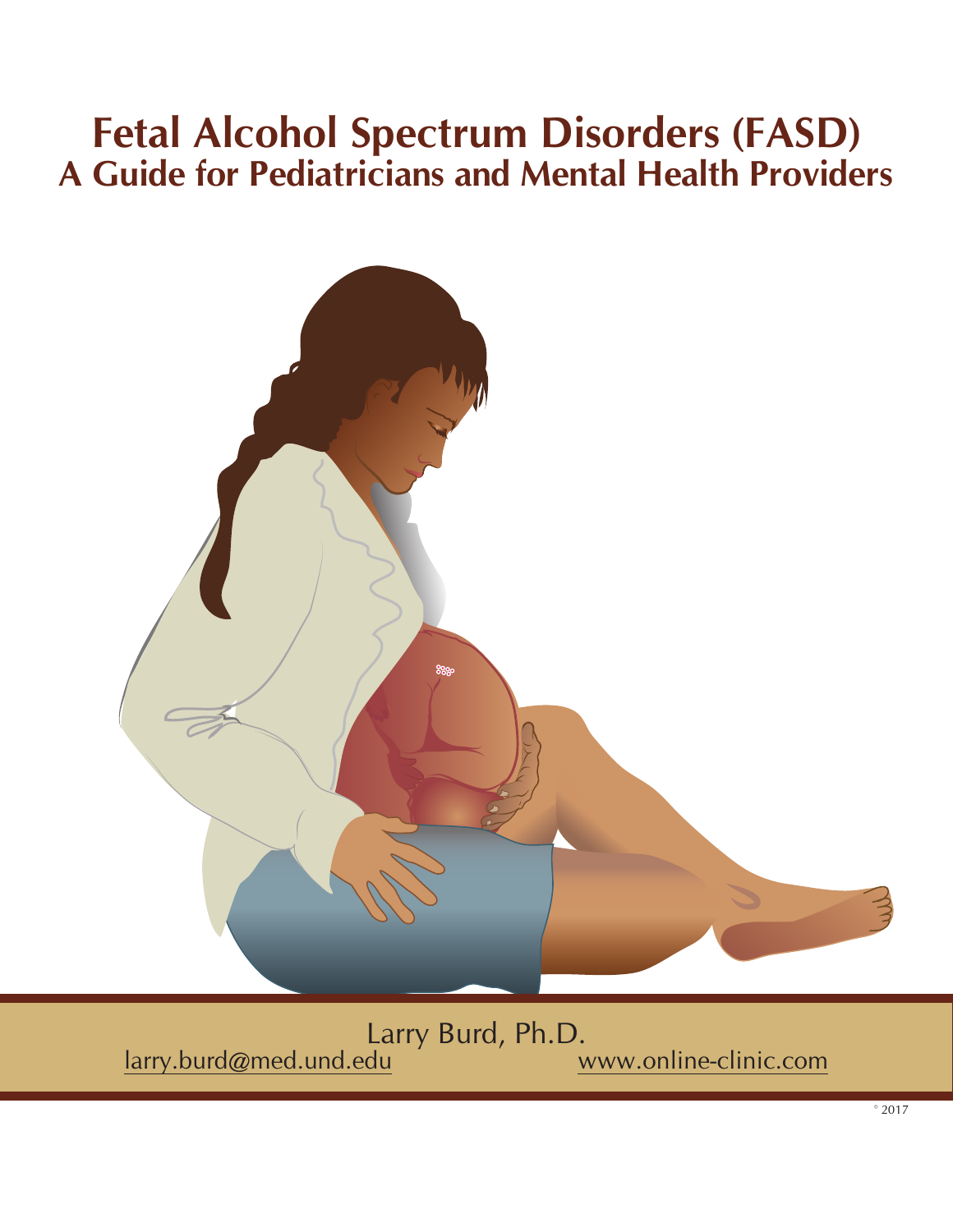### **Collecting Data About Prenatal Alcohol Exposure (PAE).**

Some alcohol use occurs in about 40% of pregnancies. Prenatal alcohol exposure is a common cause of premature birth, low birth weight, birth defects, learning disabilities, heart defects, mental disorders, and life long problems with independent living.

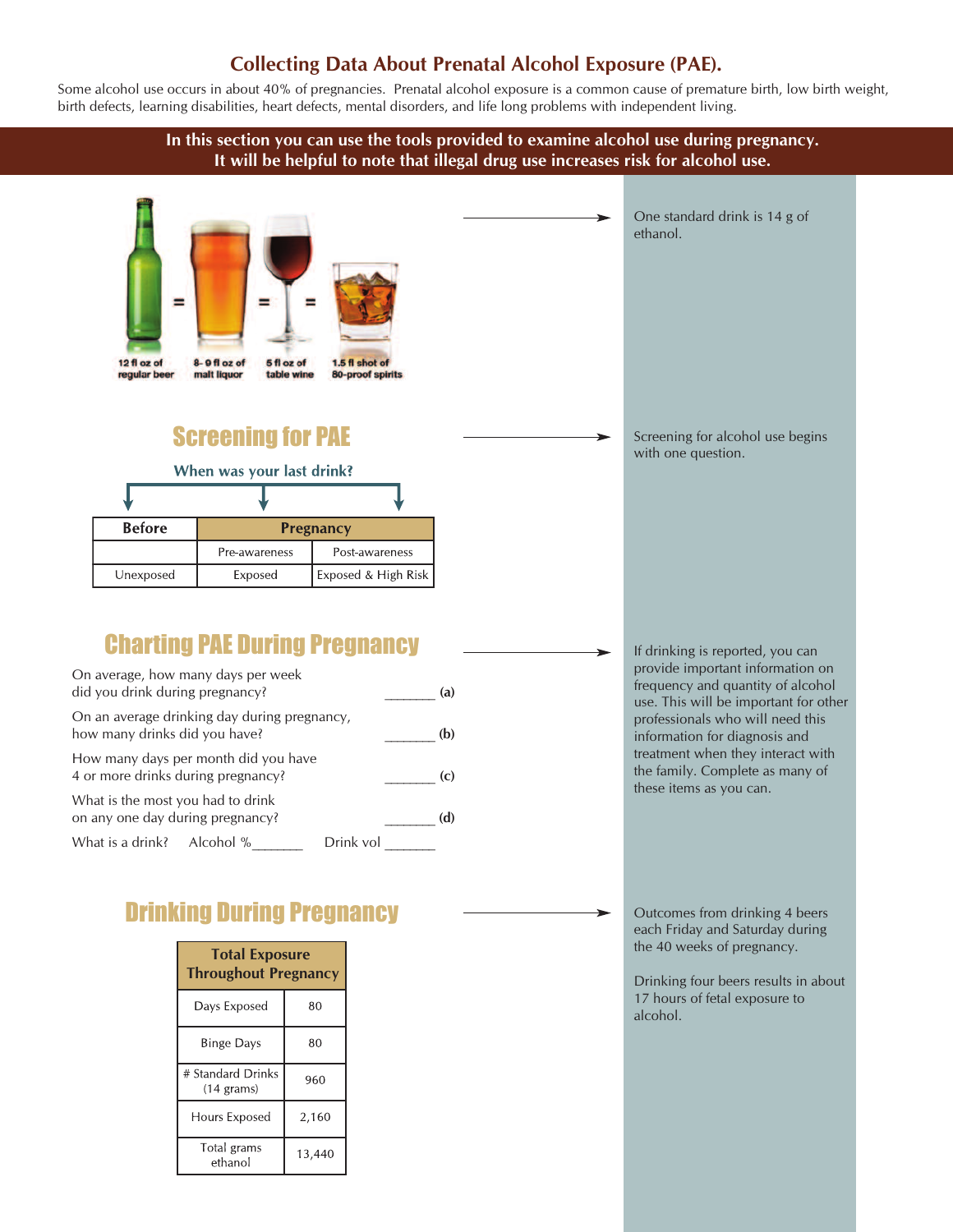**You can learn about alcohol exposure in your location and population by going to www.online-clinic.com/calcs/calc-epid-expo-model.aspx**

| <b>What PAE Forecasts</b>                                                                                                                        |                                                                        |                                                                                                                                                            |
|--------------------------------------------------------------------------------------------------------------------------------------------------|------------------------------------------------------------------------|------------------------------------------------------------------------------------------------------------------------------------------------------------|
| <b>Prenatal</b>                                                                                                                                  | Labor & Delivery                                                       | <b>Postnatal</b>                                                                                                                                           |
| • Smoking<br>Drug Use<br>Late and<br>٠<br>Infrequent<br>Prenatal Care<br>• Depression<br>Inadequate<br>٠<br><b>Nutrition</b><br>Miscarriage<br>٠ | • Stillbirth<br>• Prematurity<br>• Birth Defects<br>• Hospitalizations | • Neglect<br>• Abuse<br>• Birth Defects<br>• Poor Nutrition<br>• Smoking<br>Parental Substance Abuse<br>Violence<br>$\bullet$<br>Depression<br><b>SIDS</b> |

Prenatal alcohol exposure (PAE) is strongly associated with an increased risk for exposure to other environmental adversity and a wide-range of outcomes.

 $\overline{\phantom{a}}$ 

**You can learn about the cost and prevalence of FASD in your location from this tool www.online-clinic.com/calcs/calc-prev-cost.aspx**

### **Did this person have prenatal alcohol exposure?**

- **\_\_\_\_\_ Yes. Alcohol use during pregnancy is confirmed.**
- **\_\_\_\_\_ Uncertain**
- **\_\_\_\_\_ No. We do not suspect PAE.**

Very important information.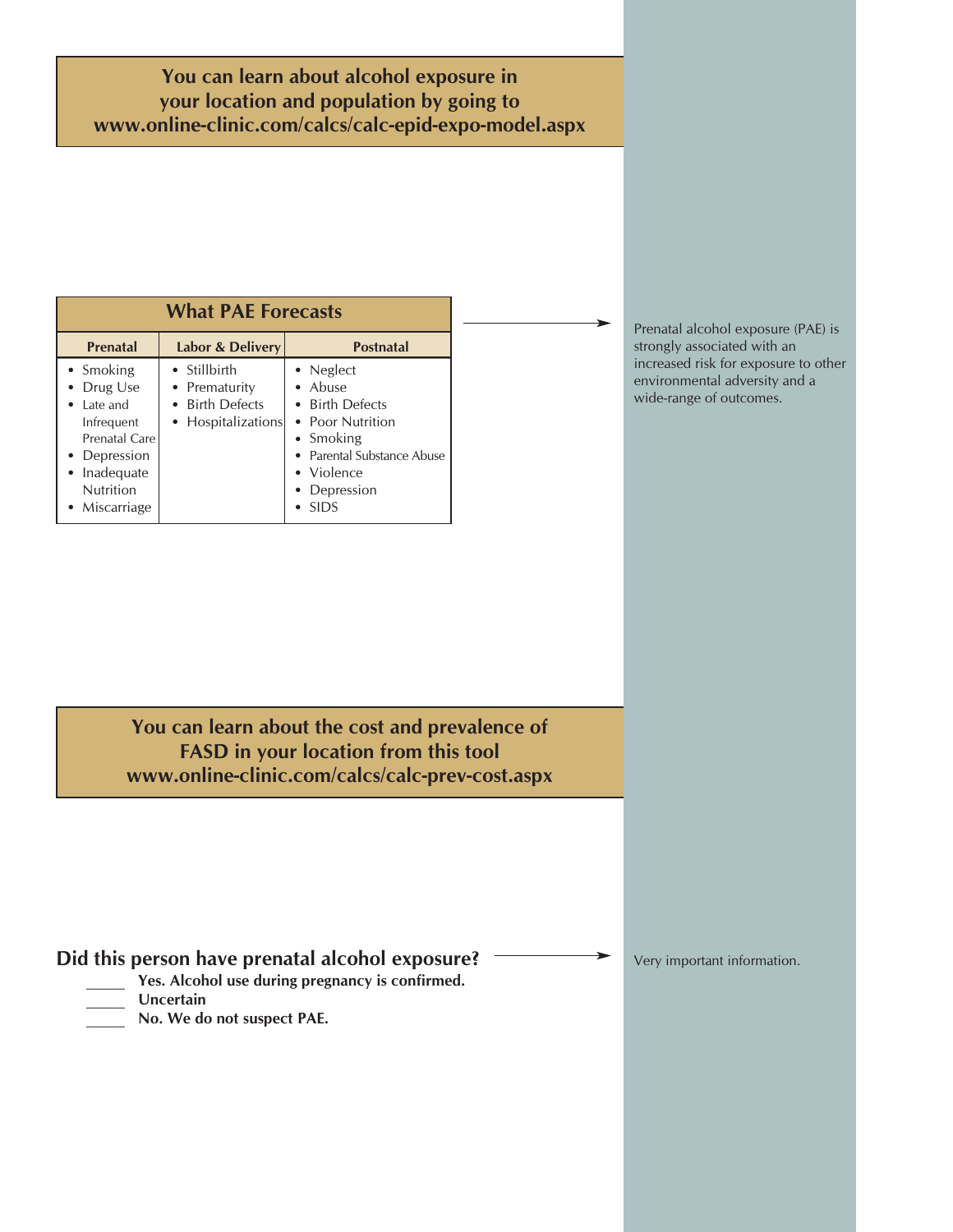# Maternal-Fetal Compartment Pathways for Ethanol



See the PAE Pocket card for a detailed explanation of the pathophysiology of prenatal alcohol exposure. Additional information is provided in the papers:

Burd, L., Roberts, D., Olson, M., & Odendaal, H. Ethanol and the placenta: A review. Journal of Maternal-Fetal & Neonatal Medicine 2007, 20(5), 361-375.

Burd, L., Blair, J., & Dropps, K. Prenatal alcohol exposure, blood alcohol concentrations and alcohol elimination rates for the mother, fetus and newborn. Journal of Perinatology 2012 32(9), 652-659.

### **Does this child need evaluation for FASD or followup as a child with high risk due to PAE?**

**Use this section to determine if the child might have a fetal alcohol spectrum disorder (FASD).** If a sibling has been diagnosed with an FASD, or if a sibling or the mother is dead, the risk for FASD is high.

### Fetal Alcohol Syndrome

Low nasal bridge

Short palpebral fissures obscure the canthus (the inner corner of the eye) a normal feature in some races

Thin upper lip



Small head circumference

Epicanthic folds

Short nose

Flat midface

Indistinct philtrum (an underdeveloped groove in the center of the upper lip between the nose and the lip edge)

### **FASD is not Just FAS**

#### **Most cases do NOT have**

- Dysmorphic features
- Growth Impairment
- **Majority 80+%**
- Developmental Delay
- Cognitive Impairment
- Mental Disorders
- Substance Abuse Disorders

#### The facial features of a child with fetal alcohol syndrome (FAS). Other Essential Signs

Growth Impairment Height Weight

**Fetal Alcohol Syndrome:**

Brain Damage/Dysfunction See chart on page 7.

The pocket card on diagnosis of FASD provides a useful guide on diagnosis and management.

It's important to remember that most people affected with a fetal alcohol spectrum disorder do not have the facial features of FAS.

About 85% of FASD is alcohol related neurodevelopmental disorder.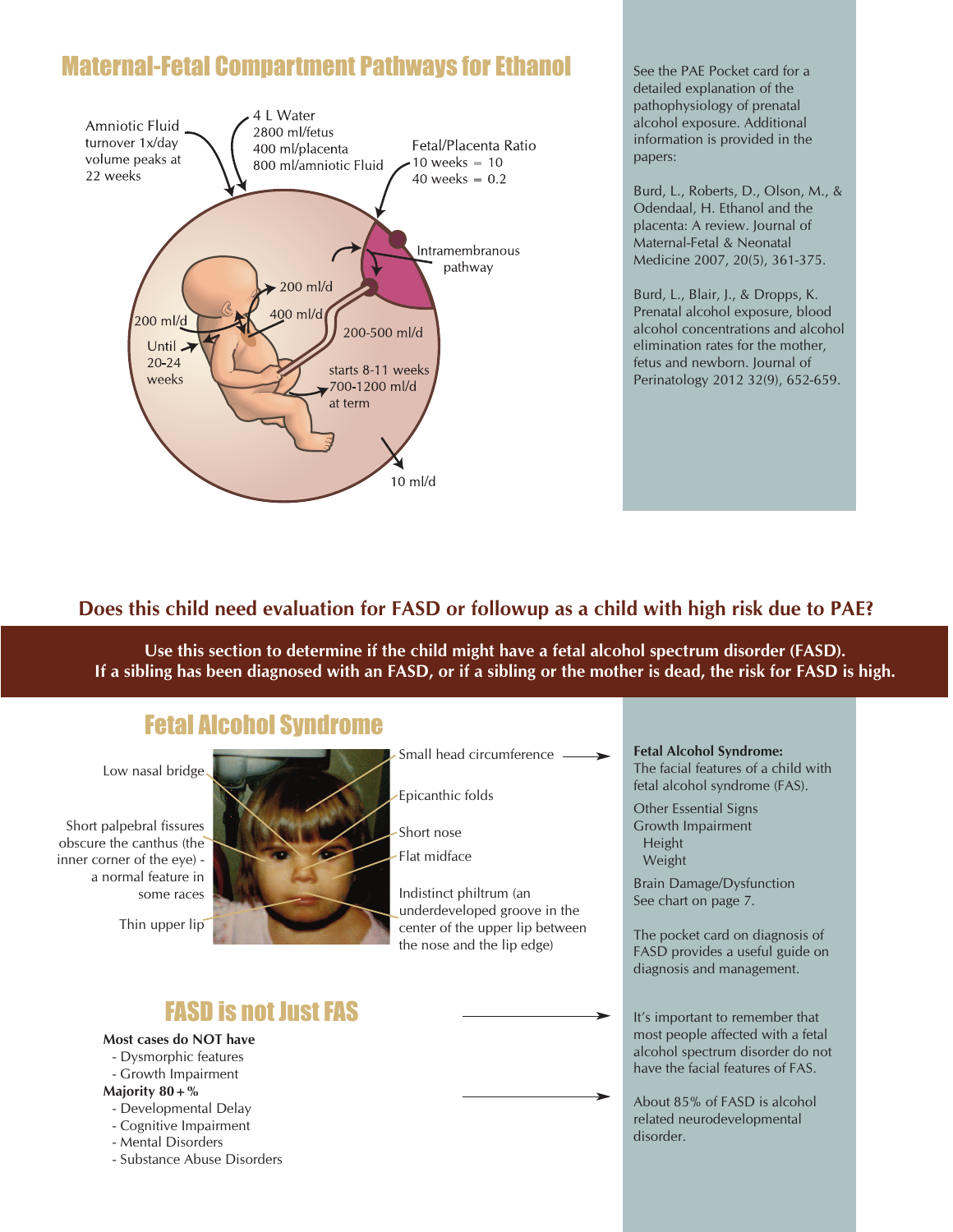### FAS SCREEN FORM

NAME/ID:\_\_\_\_\_\_\_\_\_\_\_\_\_\_\_\_\_\_\_\_\_\_\_\_\_\_\_\_\_\_\_\_\_\_\_\_\_\_\_\_\_\_\_\_\_\_\_\_\_\_\_ DOB:\_\_\_\_/\_\_\_\_/\_\_\_\_ AGE:\_\_\_\_\_ SEX (circle one): F M

DATE OF EXAM:  $\qquad /$ 

RACE (circle one): Caucasian Hispanic Native American African American Other

**CIRCLE POINTS IF PRESENT:**

| <b>HEIGHT</b>                             | Inches                                                                                                                                                                                                                                                                                                                                                                                                                                                     | If $<$ 5th percentile:                      | 10                                                                                                                           |
|-------------------------------------------|------------------------------------------------------------------------------------------------------------------------------------------------------------------------------------------------------------------------------------------------------------------------------------------------------------------------------------------------------------------------------------------------------------------------------------------------------------|---------------------------------------------|------------------------------------------------------------------------------------------------------------------------------|
| <b>WEIGHT</b>                             | Pounds                                                                                                                                                                                                                                                                                                                                                                                                                                                     | If $<$ 5th percentile:                      | 10                                                                                                                           |
| <b>HEAD CIRC.</b>                         | Centimeters                                                                                                                                                                                                                                                                                                                                                                                                                                                | If $<$ 5th percentile:                      | 10                                                                                                                           |
| <b>HEAD</b><br><b>AND</b><br><b>FACE</b>  | <b>EARS STICK OUT (Protruding Auricles)</b><br>SKIN FOLDS NEAR INNER EYE (Epicanthal Folds)<br><b>DROOPING OF EYELIDS (Ptosis)</b><br>CROSS-EYES, ONE OR BOTH EYES (Strabismus)<br>FLAT MIDFACE/CHEEKS (Hypoplastic Maxilla)<br>FLAT/LOW NOSE BETWEEN EYES (Low Nasal Bridge)<br><b>UPTURNED NOSE</b><br>GROOVE BETWEEN LIP & NOSE ABSENT OR SHALLOW (Flat Philtrum)<br><b>THIN UPPER LIP</b><br>CLEFT LIP OR CLEFT OF ROOF OF MOUTH (Present or Repaired) |                                             | $\overline{4}$<br>5<br>$\overline{4}$<br>3<br>$\overline{7}$<br>$\overline{2}$<br>5<br>5<br>$\overline{4}$<br>$\overline{4}$ |
| <b>NECK</b><br><b>AND</b><br><b>BACK</b>  | SHORT, BROAD NECK<br><b>CURVATURE OF THE SPINE (Scoliosis)</b><br>SPINA BIFIDA (History of Neural Tube Defect)                                                                                                                                                                                                                                                                                                                                             |                                             | $\overline{4}$<br>$\mathbf{1}$<br>$\overline{4}$                                                                             |
| <b>ARMS</b><br><b>AND</b><br><b>HANDS</b> | LIMITED JOINT MOBILITY IN FINGERS & ELBOWS<br>PERMANENTLY CURVED, SMALL FINGERS,<br>ESPECIALLY PINKIES (Clinomicrodactyly)<br>DEEP OR ACCENTUATED PALMAR CREASES<br>SMALL NAILS/NAIL BEDS (Hypoplastic Nails)<br>TREMULOUS, POOR FINGER AGILITY (Fine Motor Dysfunction)                                                                                                                                                                                   | $\overline{4}$<br>4<br>$\mathbf{1}$         |                                                                                                                              |
| <b>CHEST</b>                              | <b>SUNKEN CHEST (Pectus Excavatum)</b><br><b>EXAM OPTIONAL</b><br><b>CHEST STICKS OUT (Pectus Carinatum)</b><br>HISTORY OF HEART MURMUR OR ANY HEART DEFECT                                                                                                                                                                                                                                                                                                | 3<br>$\mathbf{1}$<br>$\overline{4}$         |                                                                                                                              |
| <b>SKIN</b>                               | RAISED RED BIRTHMARKS (Capillary Hemangiomas)<br>GREATER THAN NORMAL BODY HAIR, HAIR ALSO ON FOREHEAD<br><b>AND BACK (Hirsutism)</b>                                                                                                                                                                                                                                                                                                                       | $\overline{4}$<br>$\mathbf{1}$              |                                                                                                                              |
| <b>DEVELOPMENT</b>                        | MILD TO MODERATE MENTAL RETARDATION (IQ < 70)<br>SPEECH AND LANGUAGE DELAYS<br><b>HEARING PROBLEMS</b><br><b>VISION PROBLEMS</b><br><b>ATTENTION CONCENTRATION PROBLEMS</b><br><b>HYPERACTIVITY</b>                                                                                                                                                                                                                                                        | 10<br>$\overline{2}$<br>$\overline{2}$<br>5 |                                                                                                                              |

#### **COMMENTS:**

(Refer if score 20 or above) **Total Score:**

**For additional forms or information on FASD, contact:** Larry Burd, Ph.D. 1301 N. Columbia Road, Stop 9037

Grand Forks, ND 58202-9037 701-777-3683 www.online-clinic.com larry.burd@med.und.edu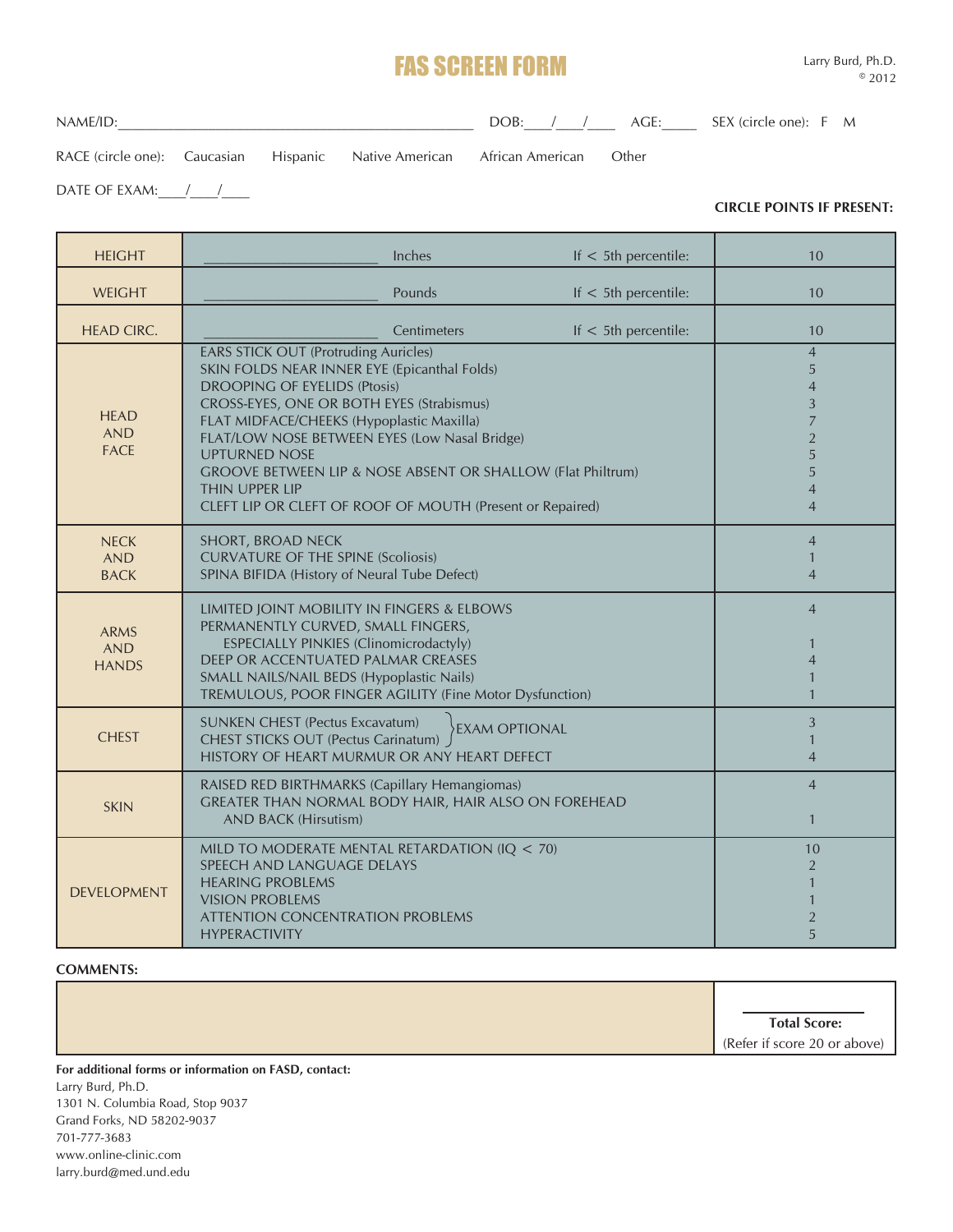## THE ARND BEHAVIORAL CHECKLIST

NAME/ID: NAME CHE SEX (circle one): F M

RACE (circle one): Caucasian Hispanic Native American African American Other

www.online-clinic.com larry.burd@med.und.edu

DATE OF EXAM:  $\qquad /$ 

#### **In order to complete this checklist:**

1) Behaviors must be impaired for the age of the person being assessed.

2) Interviewer needs to have known the person being assessed for at least one month.

| <b>BEHAVIOR</b>                                                                                     | Birth -3 | 3-6 YEARS                                                            | $7$ YEARS + |
|-----------------------------------------------------------------------------------------------------|----------|----------------------------------------------------------------------|-------------|
| Hyperactive                                                                                         |          |                                                                      |             |
| Poor attention                                                                                      |          |                                                                      |             |
| Impulsive                                                                                           |          |                                                                      |             |
| Disorganized                                                                                        |          |                                                                      |             |
| Seems unaware of consequences of actions                                                            |          |                                                                      |             |
| No fear                                                                                             |          |                                                                      |             |
| Would leave with a stranger                                                                         |          |                                                                      |             |
| Poor social skills                                                                                  |          |                                                                      |             |
| Few friends                                                                                         |          |                                                                      |             |
| Will talk or interact with anyone                                                                   |          |                                                                      |             |
| Easily manipulated and set up by others                                                             |          |                                                                      |             |
| Socially inept (inappropriate speech or touching)                                                   |          |                                                                      |             |
| Difficulty staying on topic during conversation                                                     |          |                                                                      |             |
| Always talking                                                                                      |          |                                                                      |             |
| Cocktail speech - little content                                                                    |          |                                                                      |             |
| <b>Too loud</b>                                                                                     |          |                                                                      |             |
| Can't remember from one day to the next                                                             |          |                                                                      |             |
| Below average IQ (<85)                                                                              |          |                                                                      |             |
| Poor school performance                                                                             |          |                                                                      |             |
| Suspended or expelled from school                                                                   |          |                                                                      |             |
| Poor sleeper                                                                                        |          |                                                                      |             |
| Can't follow routine - needs reminders to get dressed, brush teeth, etc.                            |          |                                                                      |             |
| Temper tantrums                                                                                     |          |                                                                      |             |
| Extreme mood swings                                                                                 |          |                                                                      |             |
| Requires constant supervision                                                                       |          |                                                                      |             |
| Been in trouble with the law                                                                        |          |                                                                      |             |
| Inpatient treatment for mental health or substance abuse, or in jail for a crime                    |          |                                                                      |             |
| Inappropriate sexual behavior                                                                       |          |                                                                      |             |
| Poor motor skills                                                                                   |          |                                                                      |             |
| Has or needs glasses                                                                                |          |                                                                      |             |
| Had foster care or was adopted                                                                      |          |                                                                      |             |
| Medication for behavior - ever                                                                      |          |                                                                      |             |
| Mother used alcohol during any pregnancy (OPTIONAL)                                                 |          |                                                                      |             |
| Mother used alcohol in last five months of this pregnancy (OPTIONAL)                                |          |                                                                      |             |
| Mother has been in treatment for alcohol use (OPTIONAL)                                             |          |                                                                      |             |
| For additional forms or information on ARND, contact:<br>Larry Burd, Ph.D.<br><b>TOTAL CHECKED:</b> |          |                                                                      |             |
| 1301 N. Columbia Road, Stop 9037                                                                    | 14       | 16                                                                   | 20          |
| Grand Forks, ND 58202-9037<br>701-777-3683                                                          |          | (Continue assessment if score is<br>Covede of Leuno vo gradt voteove |             |

**greater than or equal to above)**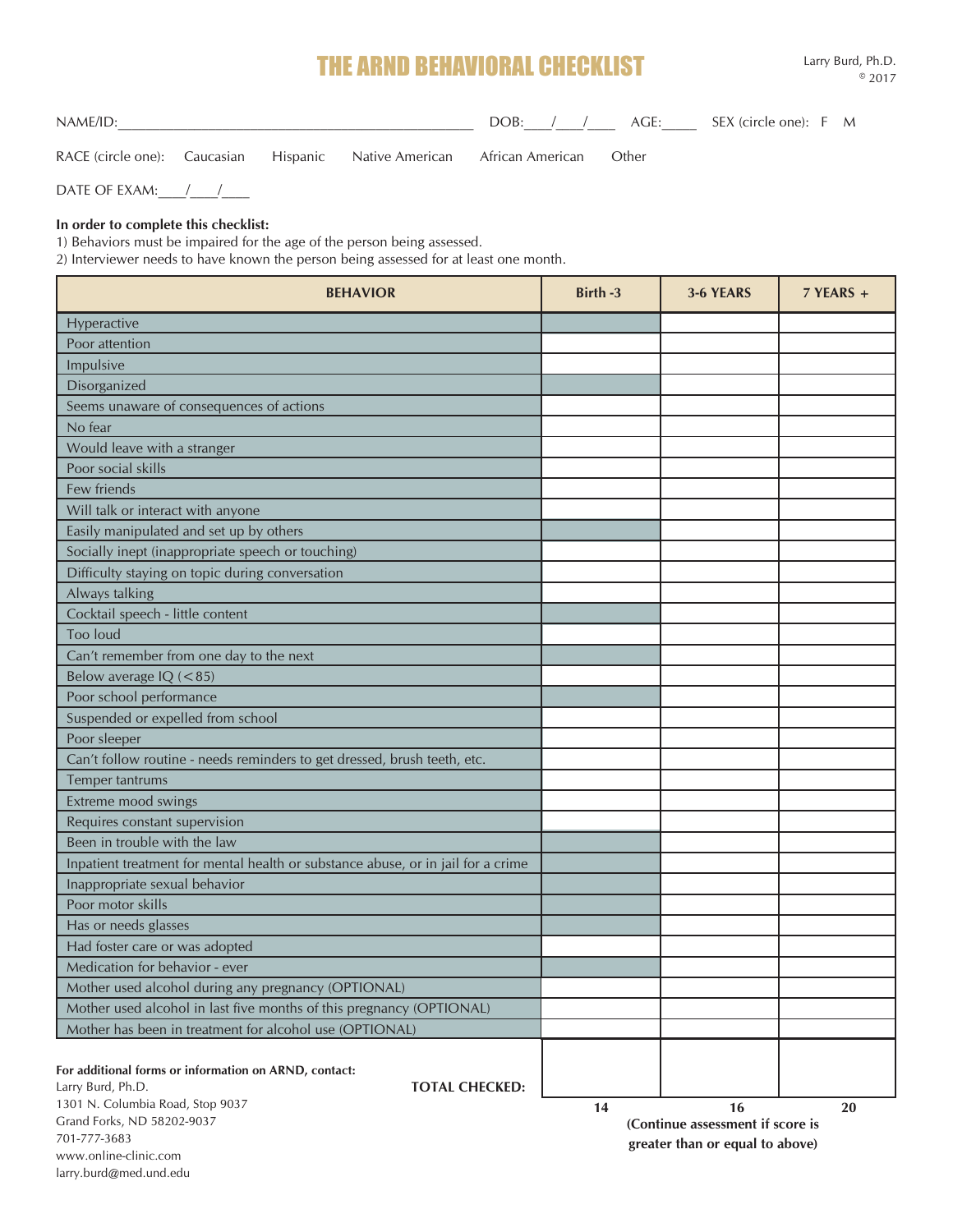# Age based impairments in FASD and Alcohol Related Neurodevelopmental Disorder

| Age                           | <b>Cognitive</b>                                                                                                                                                                                                            | <b>Motor Skills</b>                                                                     | <b>Socialization</b>                                                                                                                           | <b>Behavior</b>                                                                                                                                                                                                                                         |
|-------------------------------|-----------------------------------------------------------------------------------------------------------------------------------------------------------------------------------------------------------------------------|-----------------------------------------------------------------------------------------|------------------------------------------------------------------------------------------------------------------------------------------------|---------------------------------------------------------------------------------------------------------------------------------------------------------------------------------------------------------------------------------------------------------|
| Infancy                       | Developmental<br>delay<br>Learning games<br>Attention                                                                                                                                                                       | Tremor<br>Poor suckle<br>Low tone<br>Floppy                                             | Interactive<br>activities and<br>games<br>Attachment<br>Reading others<br>expressions                                                          | Sleep disturbance<br>Regulation of behavior<br><b>Irritable</b><br>Temperament<br>Impaired settling<br>Cuddling                                                                                                                                         |
| Toddler                       | Speech-language<br>Understanding<br>Toilet training<br>Attention<br>Impulsivity<br>Memory                                                                                                                                   | Tremor<br>Fine motor<br>Gross motor<br><b>Balance</b><br>Late crawling<br>or walking    | Frustration<br>Threshold<br>Separation<br>problems<br>Attachment<br>Group<br>participation                                                     | Difficulty in group settings<br>Tantrums<br>Aggression<br>Stubborn                                                                                                                                                                                      |
| Child                         | IQ<br>Academic deficits<br>(math, spelling,<br>written language)<br><b>Humor</b><br>Memory<br>Recall<br>Speech-language<br>comprehension                                                                                    | Fine and gross<br>motor<br>Coordination<br><b>Balance</b><br>Handwriting<br>Hand tremor | Requires<br>increased<br>supervision<br><b>Difficulty</b><br>sustaining<br>friendships<br>Group activities<br>Games - activities<br>with rules | <b>ADHD</b><br>Increased frustration<br>Lack of persistence<br>Increased risk taking<br>Impaired independence<br>for age<br>Impaired executive<br>functioning                                                                                           |
| Pre-Adolescence               | IQ<br>Academic deficits<br>(math, spelling,<br>written language)<br>Planning<br>Memory and recall<br>Comprehension<br>Generalization of<br>skills and<br>behaviors                                                          | Coordination<br><b>Balance</b><br>Handwriting<br>Clumsy                                 | Independent<br>functioning<br>Needs increased<br>supervision<br>Exploitation by<br>others<br>Appropriate<br>boundaries                         | <b>ADHD</b><br>Impaired executive<br>functioning<br>Impulsive<br>Repeats problem behavior<br>Poor response to demands<br>Risk taking                                                                                                                    |
| Adolescence/<br><b>Adults</b> | Ability to work<br>independently<br>Self-care<br>Money and time<br>management<br>Household<br>routines<br>Generalization of<br>skills and<br>behaviors<br>Limited benefit<br>from treatment<br>programs without<br>adaption | Writing<br>Fine motor<br><b>Balance</b><br>Coordination                                 | Independent<br>functioning<br>Peer exploitation<br>Increased<br>supervision<br>Interpersonal<br>boundaries                                     | Increased risk for substance<br>abuse<br>Depression<br>Anxiety<br>Repeats problem behavior<br>Increased risk taking<br>Impulse control<br>Planning ahead<br>Meeting deadlines<br>Asking for help<br>Organization<br>Record keeping<br>Peer exploitation |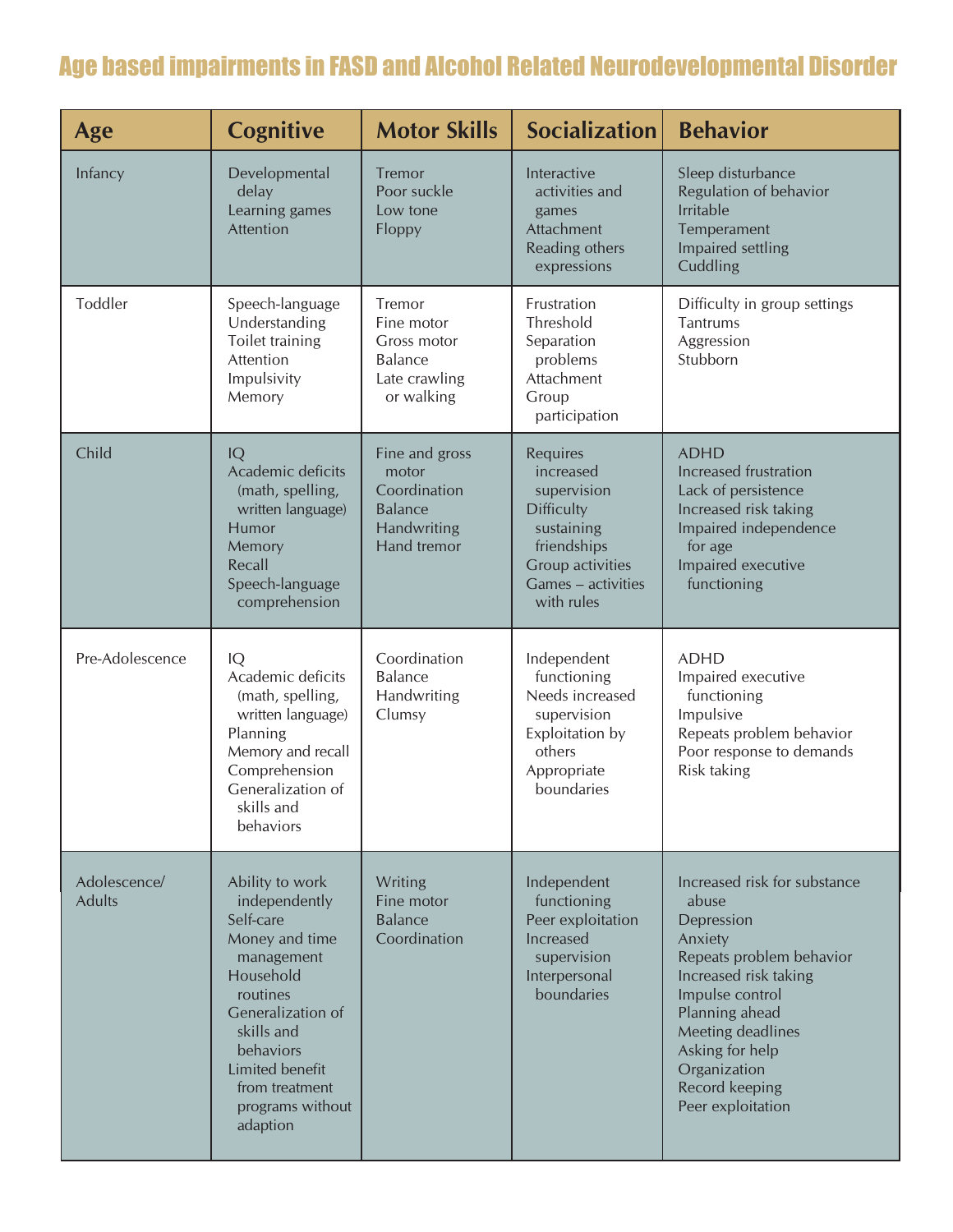## FASD is Mostly Behind The Face:

### It's Impairment



### **Day to Day it Looks Like This**



**"Let's wait; I want to think this over..."**

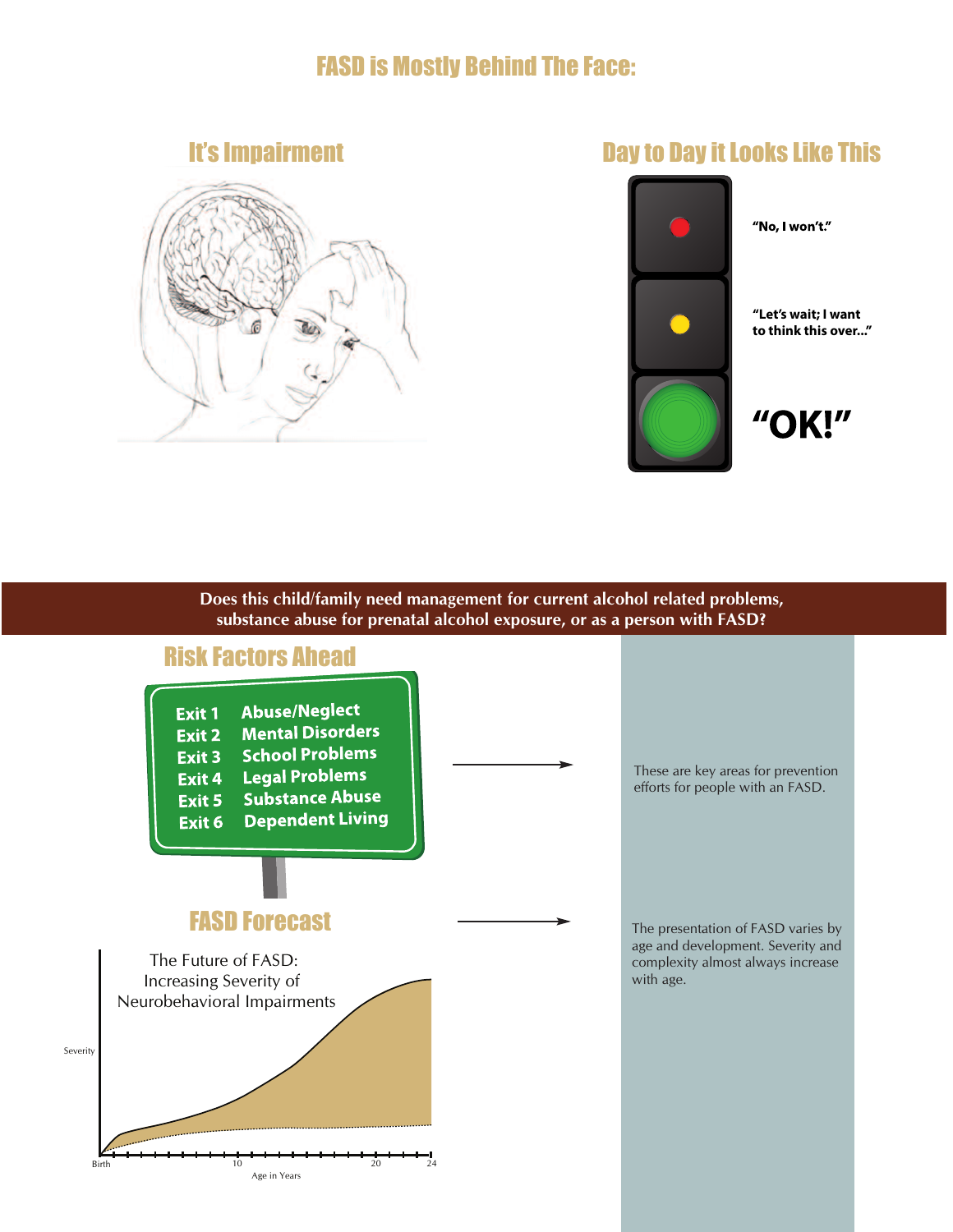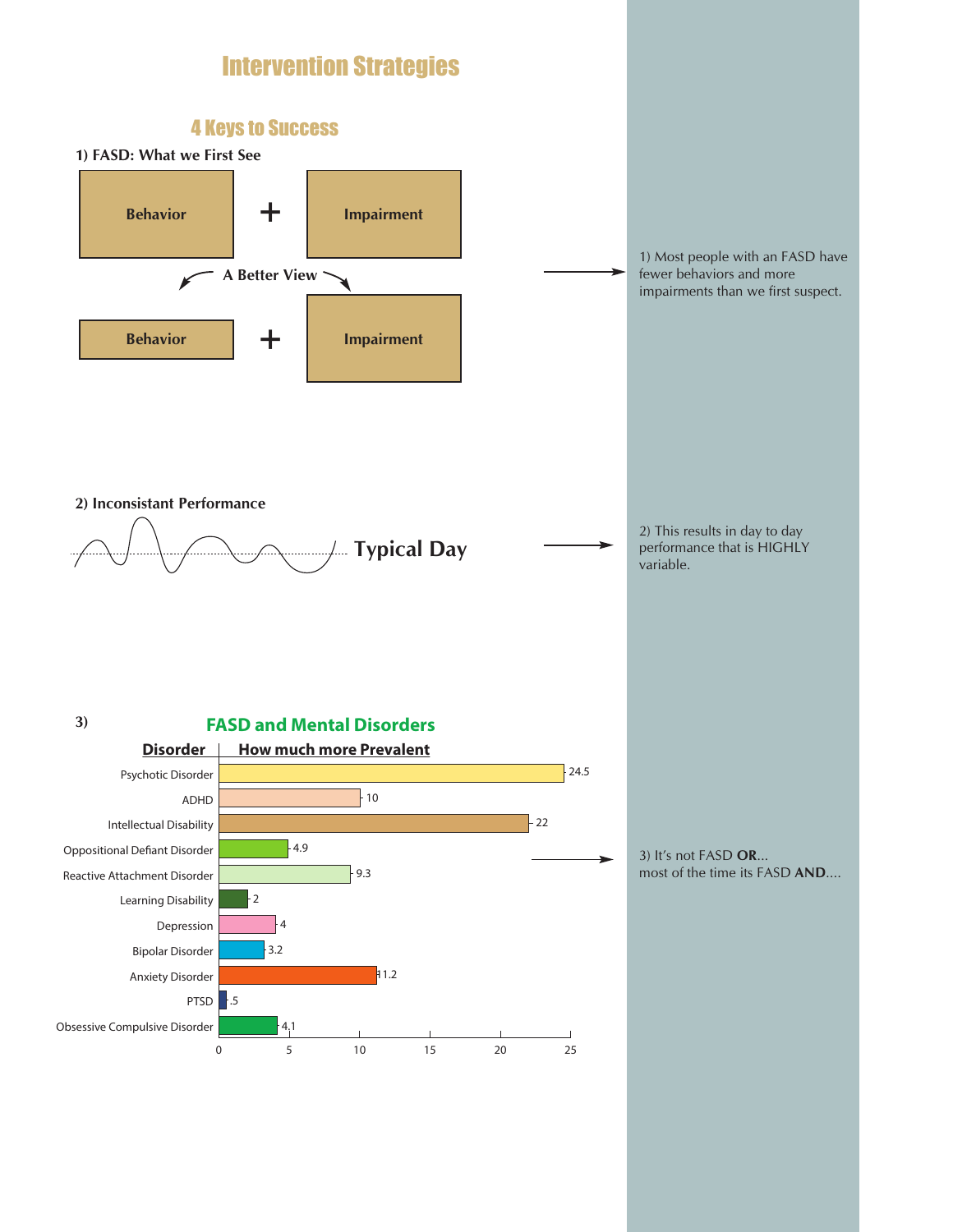# Intervention Strategies

#### **4) Focus on Risk Reduction**

- Abuse Neglect
- Speech and Language
- Foster Care
- ADHD
- School
- Social Development
- Self Care
- Look Ahead
- Adult Impairments

#### **5) FASD: The Keys to Intervention**

- Age & Development
- Dependent Phenotype
- Risk Reduction
- Long-term Plan
- Anticipatory Guidance
- Appreciate Impairment

#### **6) FASD Management Keys**

- Yearly Follow-up
- Few Live Independently
- Remember the Familial and Generational Effects of FASD
- Services MATTER
- Develop a 10-year plan (What do we see10 years from now)

4) Key components of a case management plan.

It is crucial to remember that FASD changes over time and that intervention must include plans to prevent future problems.

5) The child will require ongoing assessments to have an optimal outcome.

It is much easier to prevent or minimize problem outcomes.

6) Begin a case management plan with the understanding that this is likely a lifelong disorder requiring lifelong management.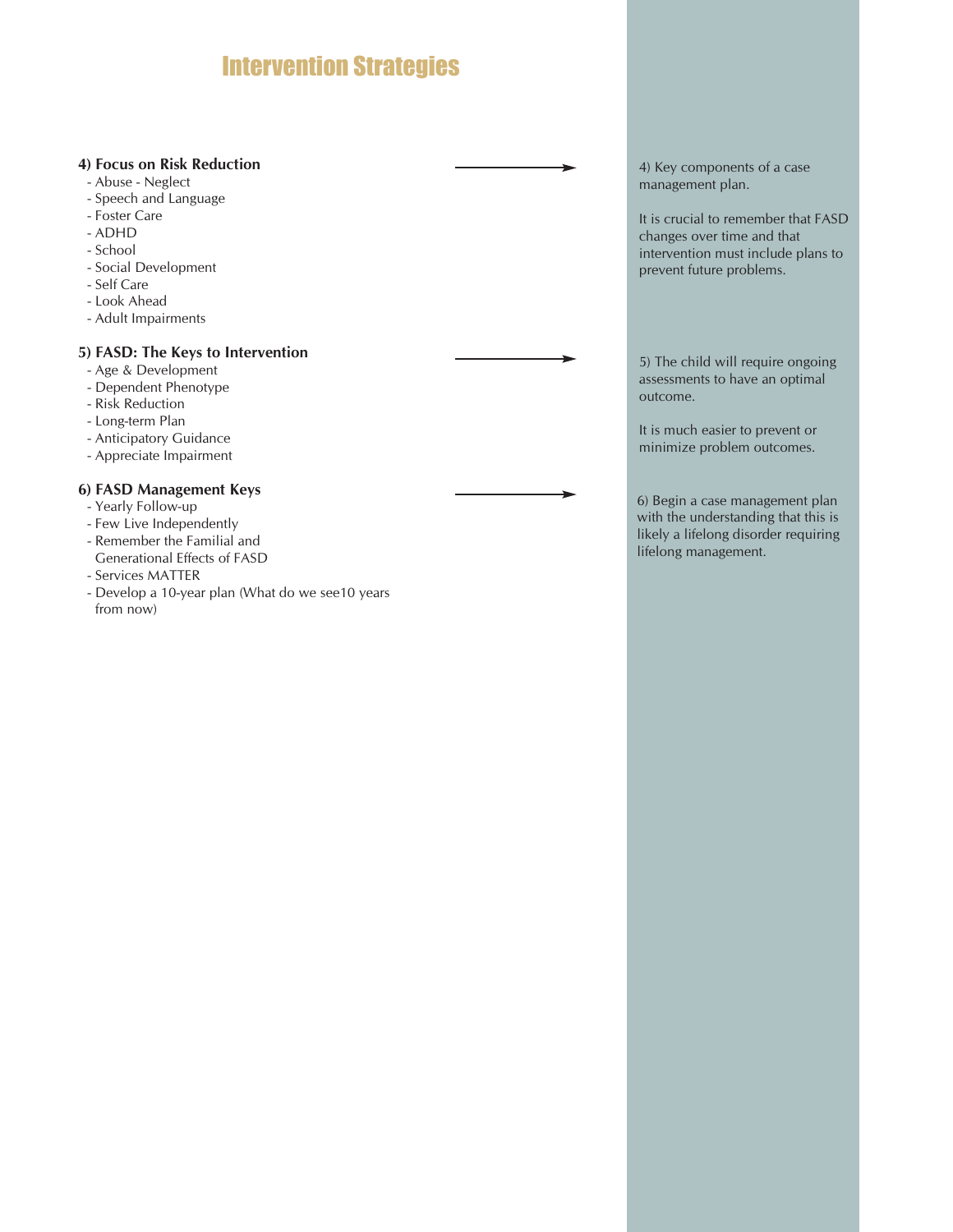# Parents or Adults with an FASD

#### **1) Does either parent have an FASD?**

- Do they have Neurocognitive Impairment
- Useful Measures
- Intelligence Testing
- Adaptive Behavior Testing

Oral Comprehension 5.0

- Selectively-More Detailed Neurocognitive Testing

#### **2) Basic Cognitive Skills in Adolescents and Adults with FASD** Characteristics Grade Level Reading 5.0 Reading comprehension 4.5 Percent Affected Memory 80% Attention (ADHD) 75%

#### **3) Learning in FASD**



Executive Function

Impairments 80%

#### **4) What should we change?**

Think *family history FASD is often familial*

*Address one problem at a time* allow participants to learn and apply solution before moving on to next topic

### *Provide short directions*

an essential key for successful interventions

#### *Make it concrete*

picture guides are helpful for teaching key concepts

#### *Work in small groups*

allow more attention to topical material

*Minimize anxiety, which increases impairment* especially important in treatment of substance abuse, sexual abuse or PTSD

#### *Understand impairments*

some problems cannot be treated and we need to learn how to adapt to them and minimize the effects

### *Address mental health concerns*

need appropriate treatment

#### *Go slowly*

Treatment or interventions need to last longer

*Planning for aftercare following substance abuse treatment is essential*

improves generalization of learned behaviors

#### **5) Success rate of Substance Abuse Programs**

It is important to understand how well your intervention programs work. Is the substance abuse program you use effective 5% or 40% of the time? The efficacy of the programs are important keys to participant success.

#### **Key issues:**

1) Adults with FASD have significant learning deficits which impact their ability to learn and remember.

2) This is common.

3) Useful strategies: Modify content Repeat important content Modify pace with participants: ability to learn and remember Short directions Simplify

4) Essential factors for development of case management plans for adolescents and adults.

5) Most programs serving this population need to make more accommodations in response to their participants' learning impairments. Otherwise the content of the programs is not readily available to the participants.